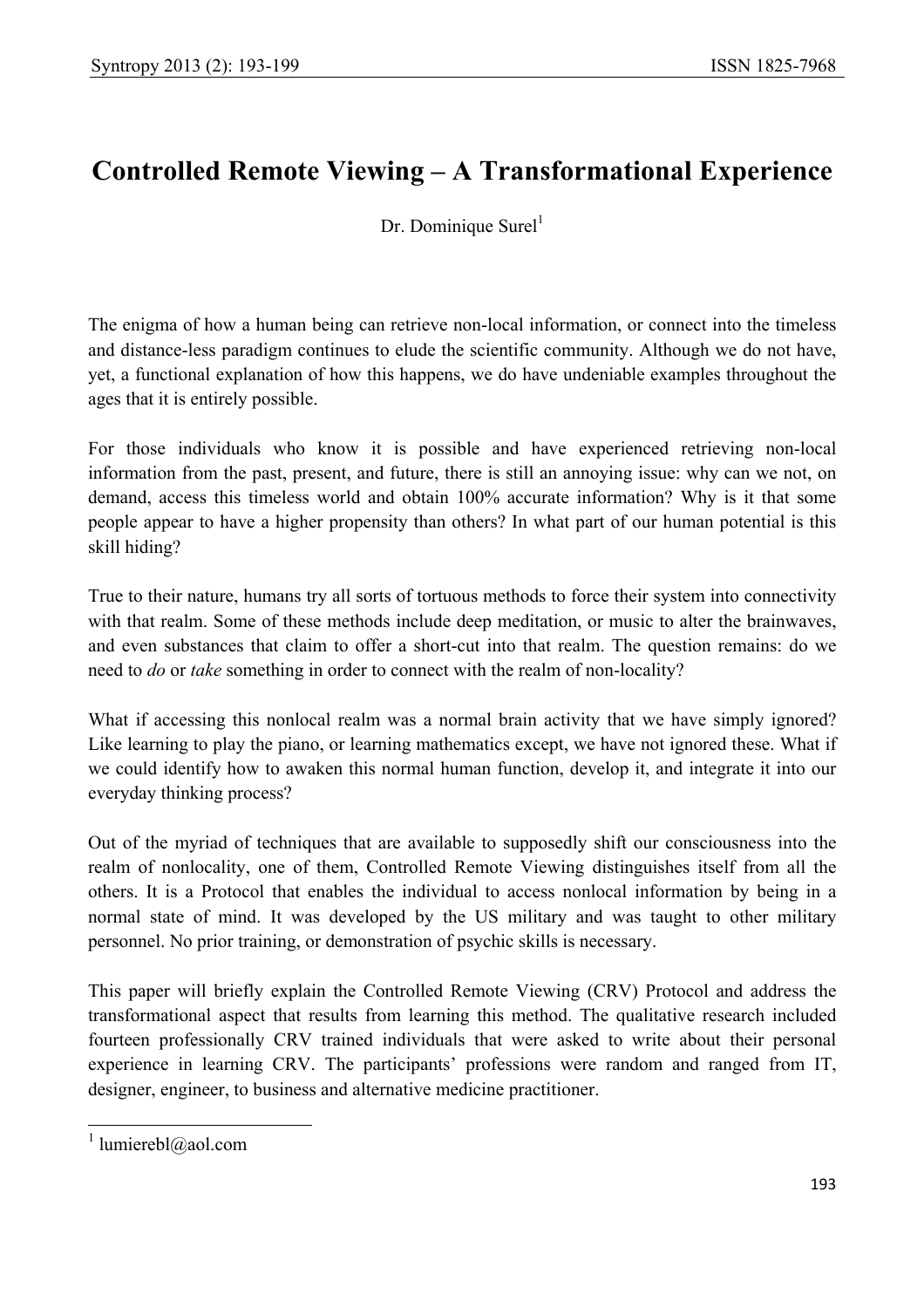Imagine the scenario: a skeptic individual is sitting at a desk, with pen and paper, and follows a set of instructions, which enables him/her to record accurate impressions about a specific location that was photographed and placed in an envelope. The usual reaction from the individual, or viewer, is incredulity. How is this possible? After repeating the exercise a few times with success, it is impossible to refute that this Protocol works. Furthermore, after having experienced beyond doubt that nonlocal information is accessible, how can one return to his/her previous perception of reality?

After teaching CRV for over a decade, it is obvious to me that the value of learning the CRV Protocol is not merely a way of obtaining nonlocal information, because more importantly it triggers a part of our human potential that we appear to have ignored. Learning CRV appears to have one of two effects on the individual. Either the person's ego takes over and the individual becomes obsessed with doing session work, or, there is a feeling of awe and humility in actually being able to *feel* the connection with the other realm. In this case the person often enters into a transformational process and with the continuous CRV training that includes expanding our sensory abilities, the connection to the nonlocal realm becomes clearer and stronger. Many individuals report feeling a stronger connection to something that is unexplainable or Divine.

The CRV Protocol is so powerful in triggering our human potential to access nonlocal information that ten years ago I pioneered a unique method to develop intuitive intelligence using the CRV principles. Students are taught how to incorporate these CRV components into their normal thinking process as well as understanding the critical role that the heart plays. Students report a perceived increase in generating intuitive insights and a heightened sense of clarity.

## *What is Controlled Remote Viewing (CRV) - What is Remote Viewing (RV) ?*

Controlled Remote Viewing (CRV) is a comprehensive and specific Protocol developed by the US military that enables an individual to obtain *psychoenergtic* perceptions, or specific and accurate non-local information from the time-space matrix by using the mind. Remote Viewing (RV) is an umbrella term for most of the other techniques that use an individual's natural psychic skills with minimal or no structure. CRV is the specific and powerful military methodology that is still being used in operational work. Very few trainers today teach the original CRV military Protocol.

#### *Who developed CRV?*

Remote Viewing was initially developed by the Russian government as a highly effective spying tool. For over 20 years (mid 70s to mid 90s) the US government invested \$25m to develop the methodology with the help of psychologists, physicists, and psychics. Controlled Remote Viewing was created for military personnel who were not specifically identified as having psychic skills.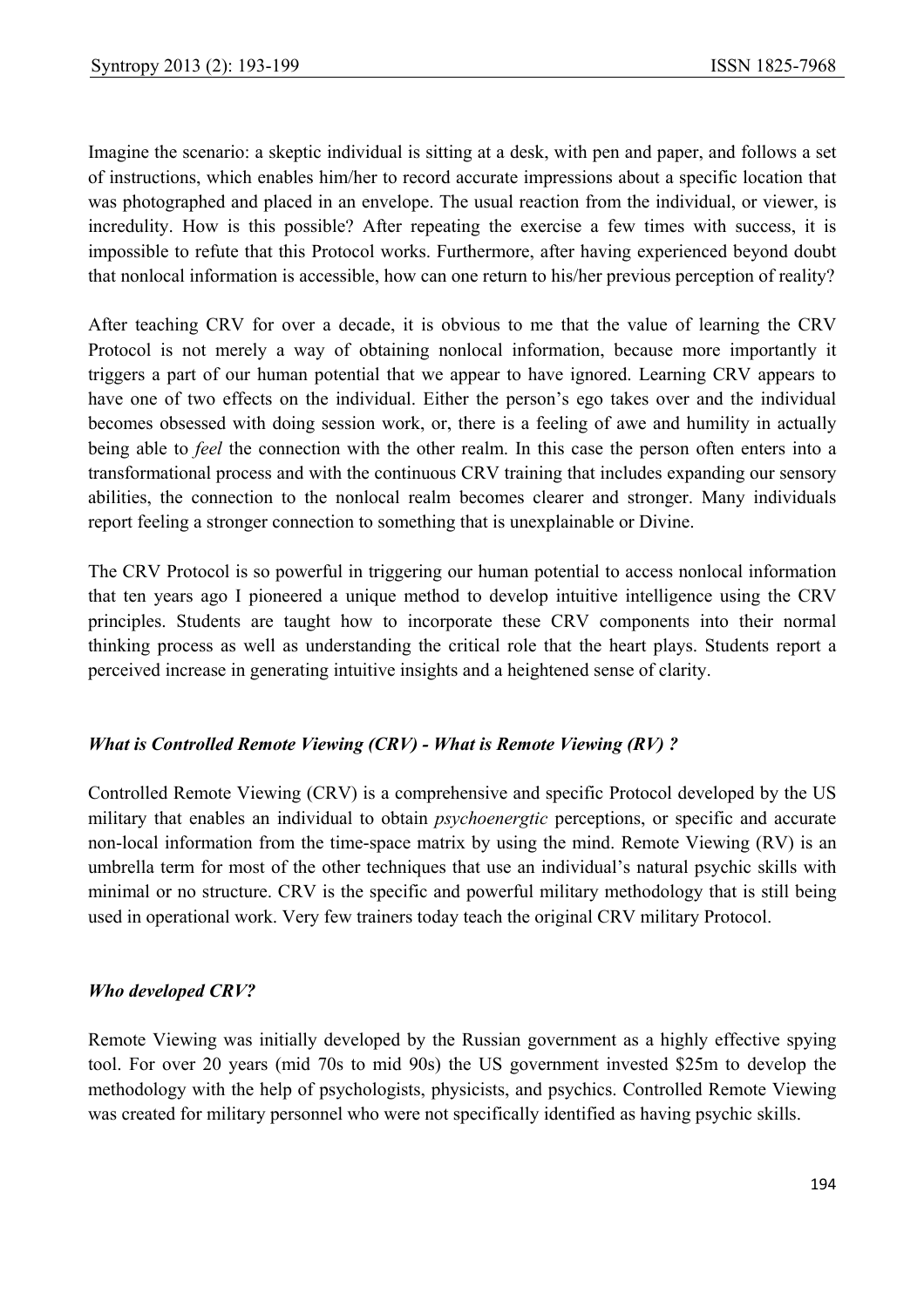The major players included the Stanford Research Institute (SRI) who conducted research with the CIA, the Defense Intelligence Agency, Stargate Project, the Army Intelligence, and Project SCANATE. One of the best remote viewers who worked with the military was a California Police Commissioner named Pat Price.

#### *The concept of CRV*

The concept of CRV is based on the fact that humans are capable of accessing non-local information but that most of it does not reach our conscious mind, and most of what does, we do not understand because it is not delivered in language but in signals. The information that we receive and do understand is oftentimes undermined by our conscious mind that will criticize and refuse to believe the information. The conscious mind has an innate need to give meaning and construct stories from pieces of data. Thus the problem arises when accessing only a few pieces of accurate data from the full picture, the conscious mind will immediately want to fill-in the gaps by creating the missing data and create a story.

The CRV Protocol is a method that addresses this problem on two levels. The first: with practice, following the Protocol shuts off the conscious voice from questioning the incoming information, thus opening the flow to more non-local information. The second: it creates a language so that we can understand or give meaning to the signals that are coming in. This entails developing and expanding our sensory abilities, or psycho-physical sensitivities.

Perhaps the most powerful component of the Protocol is that it separates the conscious mind that has been in control of our thinking, from the unconscious part of our mind which appears to have the ability to connect into that other nonlocal realm. With practice, over time, one begins to be able to distinguish between information that is generated by imagination versus accurate information.

#### *How does a CRV session work?*

The *viewer* is given a set of random numbers that have been attributed to a *target*. The target can be a geographical area, or an event, or anything else that needs to be investigated. The viewer has no idea what the target is. After writing down these numbers, the viewer spontaneously records on paper ideograms (symbolic graphics) that represent a specific gestalt of the location, for example, a building, or water. These symbols also carry energetic information from the location and are used throughout the session.

Ideograms are developed as part of the training. Each individual creates his/her own series of symbolic graphics. As the viewer follows each step of the Protocol, more in-depth and refined data are gathered. The information, or gestalts, are recorded in a specific manner to include column work and switching from one side of the page to another.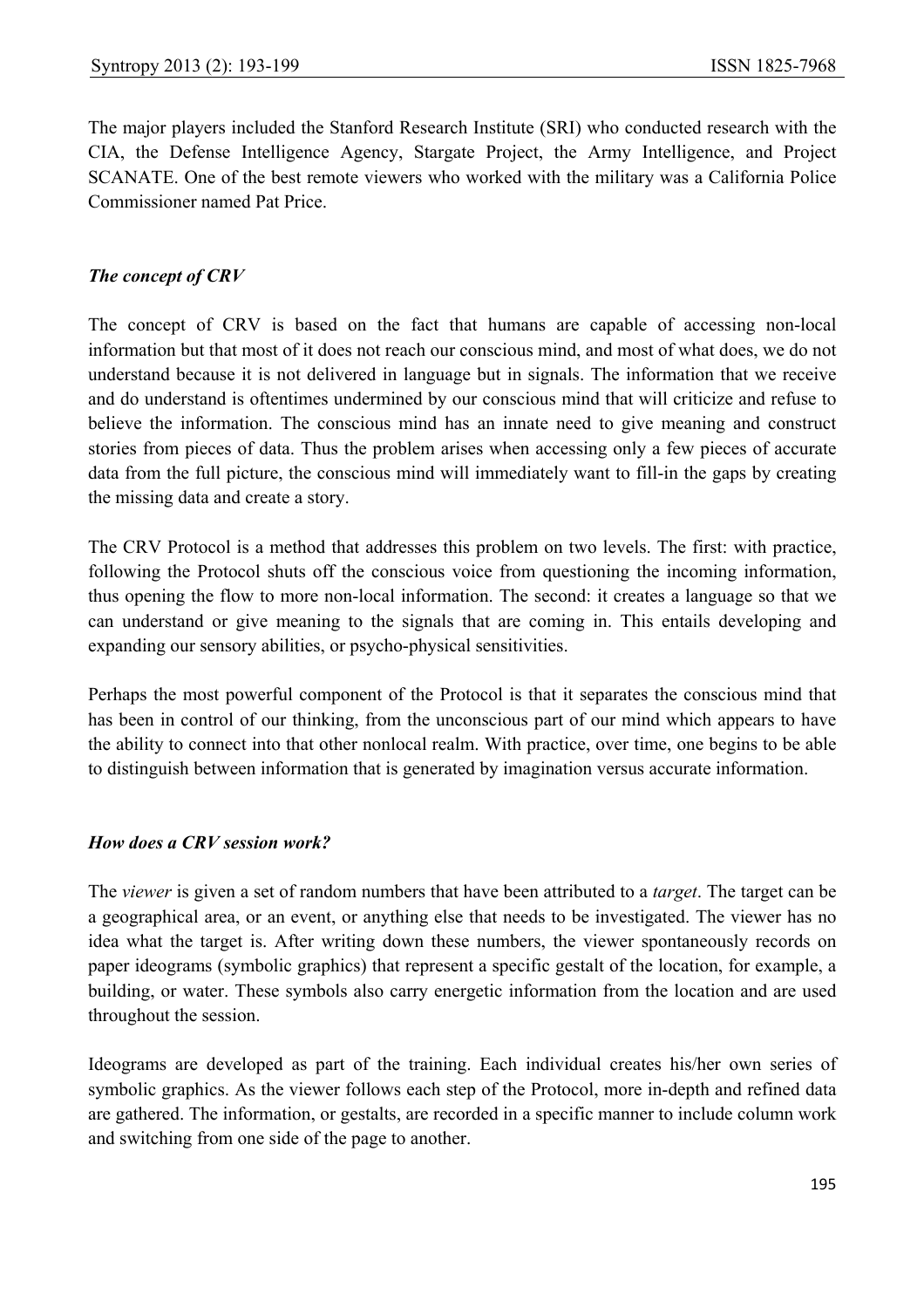Some viewers develop their sensories to the point that if, for example, there is warm wind at the nonlocal site, they can physically feel wind, and warmth. In CRV the viewer does not see a full picture of the nonlocal site, but rather accesses impressions and gestalts of parts of it. The session ends with the viewer making a sketch and a summary of all the descriptions recorded in specified columns. The summary describes the nonlocal site by using the categorized impressions.

It is important to remember that the viewer is not in any altered state or even in a meditative state. The more alert the viewer is, while doing the session work, the more accurate the information. Unlike some psychic trainings, when practicing CRV there is no preparation needed, no meditation or other process is necessary.

#### *The CRV Protocol*

The Protocol was developed for individuals who did not demonstrate any particular psychic skills. The method elicits and develops one's natural psychic skills. For those who are already aware of their psychic skills, CRV will enhance and offer a different dimension and refinement to their practice. It is sometimes more difficult for those who are already using their psychic skills to learn CRV because they already have their own method which works. The challenge will be to have the patience to switch to a new technique and learn it properly while managing the conscious mind which will resist it. It is specifically this issue and learning to manage the conscious that will be valuable for those who already practice their own methodology. Learning CRV will not affect the individual's prior method but will become complementary and sharpen the individual's psychic skills.

#### *A transformational experience*

It is important to note that the process of learning CRV develops one's unconscious and will create a communication channel between the conscious and unconscious minds. This process happens while doing remote viewing sessions and by having the session work analyzed by the trainer. The feedback is twofold: assessing whether or not the student has accessed the target, and what is going on between his/her conscious and unconscious.

During the training, students develop their *sensories* and create a language to communicate with their unconscious. The unconscious mind captures impressions and receives energetic signals that need to be interpreted and given meaning. This is usually a new function for the brain to learn and use. Therefore, CRV training can be a transformational process in terms of developing our thinking process. Learning the CRV Protocol demands discipline but the rewards are great. It is the process of learning the Protocol that is even more valuable than the end result of accessing non-local information.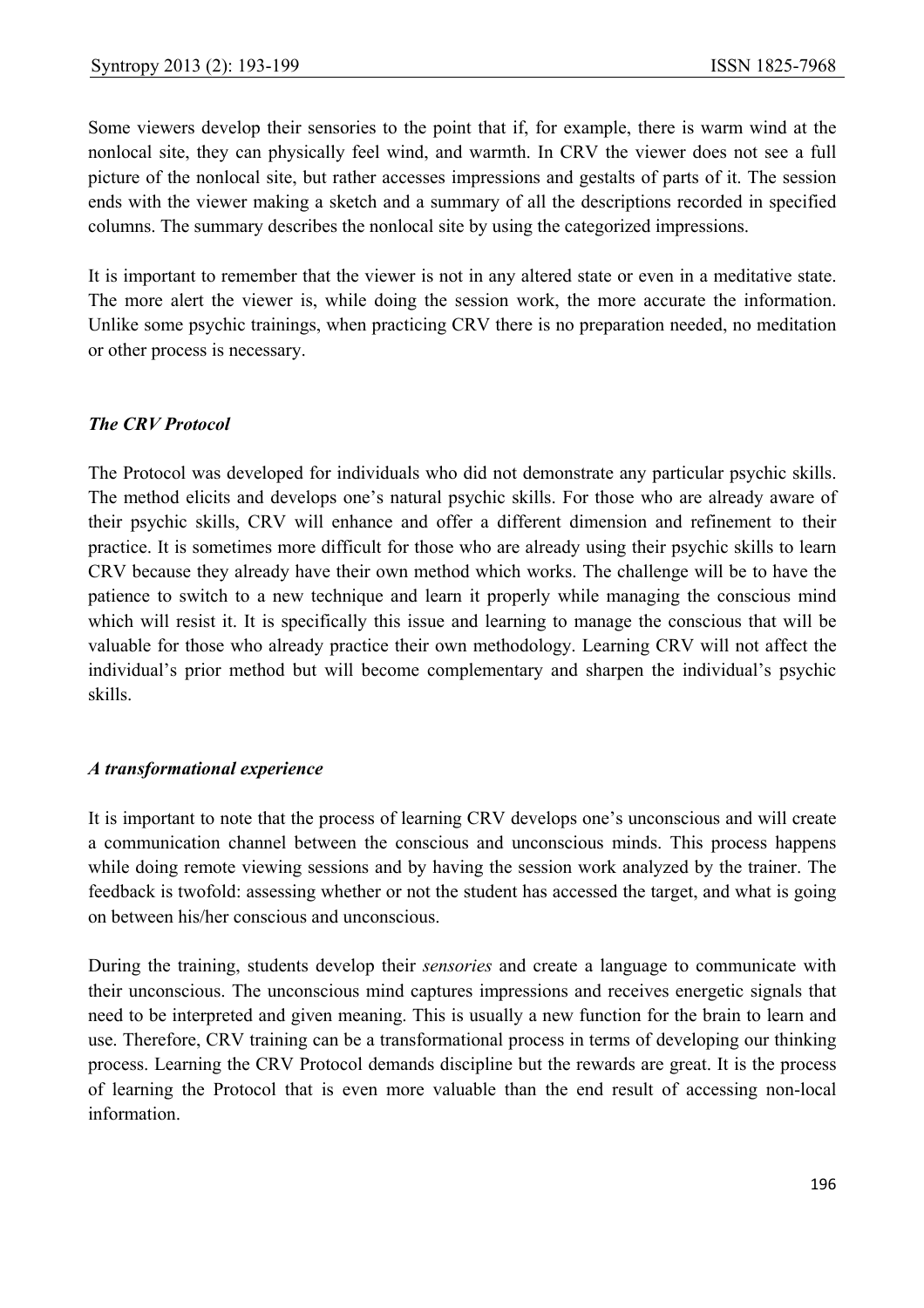Experiencing *travel* within the time/space matrix for the first time can be life-changing. The viewer realizes how simple it is to connect into that realm and access non-local information. Thus it is not so simple to return to the previous model of our reality, knowing that there is an additional dimension - or rather that there are no dimensions – it is all one - interconnected. Our perception of reality and our relationship with the cosmos is changed. Furthermore, it is oftentimes difficult to discuss these new thoughts and perceptions with others who have not experienced this. Thus the individual is faced with important social and spiritual issues.

### *CRV/QEEG pilot study*

In order to begin elucidating the mystery of accessing nonlocal information, a very small pilot QEEG study was done with the support of Dr. Richard Blasband, and Dr. Juan Acosta-Urquidi. In researching the literature it appears that only one CRV/EEG study was performed sixteen years ago at the Stuttgarter Institut fur Kommunikation und Gehirnforschung. Apparently no formal academic analysis was written up. What would differentiate our pilot study from the German one is that we focused on the time segment when the viewer is accessing provable nonlocal information. What is happening to the brain when a person is connected into the realm of nonlocal information?

Three CRV trained individuals from the Energy Medicine University (EMU), California, USA, were selected to perform a CRV session while being monitored by the QEEG system. The purpose was to establish a baseline and then identify which parts of the brain are activated while a viewer is *on target* or accessing provable accurate information from the nonlocal site. At the time of writing this paper we are still awaiting the final QEEG analyses but during one of the sessions whereby the viewer was unquestionably on target, it was reported that the viewer's brain was in a super-active state and multi-tasking. While the viewer reported smelling the fumes of the aircraft (the target), it appeared that the olfactory sensory part of the brain was activated – as if the individual were truly smelling fumes in the room where he was sitting. Another viewer's brain map, while accessing accurate nonlocal information, resembled the normal control topographical map but with a significant increase in Delta.

The preliminary data of this very small pilot study were surprising and compelling enough to continue this research. One issue with the CRV Protocol is that it can be difficult even for a highly trained CRV viewer to continuously keep the conscious part of the mind busy so that the influx of accurate information reaches the brain without pollution from the conscious mind. Future research could help elucidate how we could increase the percentage of accuracy as well as sustaining quality contact to the site over time. Learning how to control or manage this cognitive function could be the key to evolving the human thinking process to a higher level of consciousness.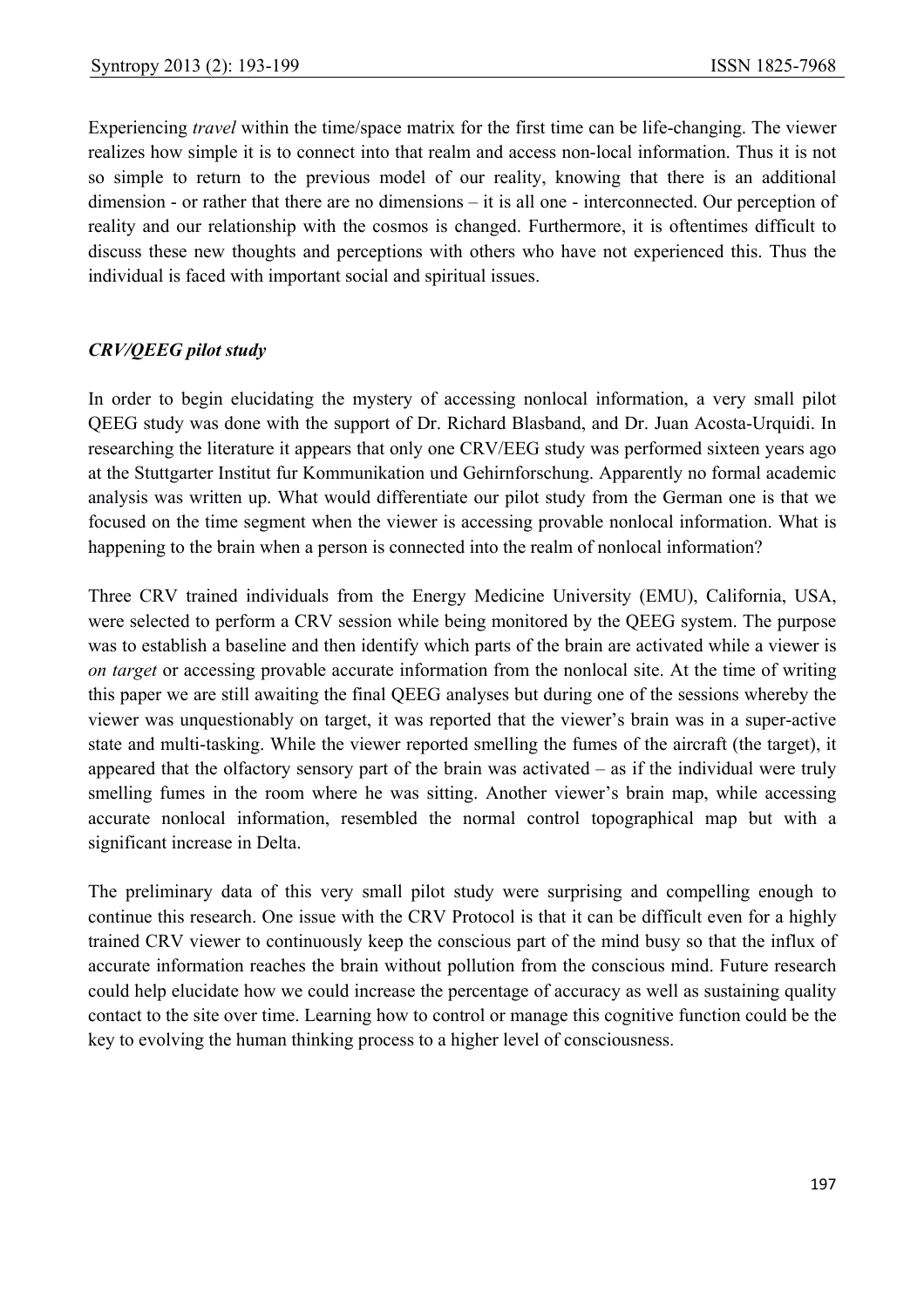### *Summary*

As the 21<sup>st</sup> Century unfolds, we are faced with increased chaos whilst operating with defunct models. Globalization and modern communication modes are raising unexpected issues and increasingly, unthinkable scenarios. Our old models and paradigms in thinking and researching do not encompass the multidimensional and multi-facetted issues that are emerging on our planet. The scientific community continues to use conventional research models that were not designed to recognize phenomena outside the realm of what we already know.

History repeats itself because our way of thinking has not changed and we continue to repackage old models instead of generating true creative thinking. In order for the human race to truly evolve, we need to transcend our analytical thinking to a higher sphere and to have the courage to think outside of models and explore the unexplained. Letting go of our stubbornness in needing to create a model for each concept might be the key to start thinking in a grander way: not only outside of the box, but outside of models. It would take courage and humility for the human mind who has an innate need for comfort zones to explore without seeking to construct a model or define the paradigm. As soon as we define something then we have created walls and barriers.

Learning the CRV Protocol appears to trigger some part of our human potential that we do not consciously use and opens the door to a part of our reality, nonlocality, that we either choose to ignore or do not believe in because conventional scientific methods have not been able to explain the function. Therefore it does not exist…? There was a time when the scientific community based its research on a major assumption: the earth is flat. Let us not make the same mistake by not reaching out beyond what we have already proven, and into the unknown.

I would like to close this paper with some compelling verbatim comments from four different EMU CRV trained research participants:

 "When you really, and I mean *really*, start to understand the entanglement of everything, …when you see and feel the connectedness of the universe, then the world never looks the same again. How could I ever hurt another human being or living thing when I know, when I feel connected to them".

 "The realization that I can go anywhere and see anything … experiencing a session when I was literally floating over a mountain valley and seeing everything that was there to see, was both awe-inspiring and adrenalin-pumping to say the least".

 "You now realize you can go anywhere & literally see anything in your mind's eye. You feel there is nothing that you cannot do or nowhere you cannot go. I heard somewhere that with awesome power comes awesome responsibility, and that immediately reverberated in my thoughts".